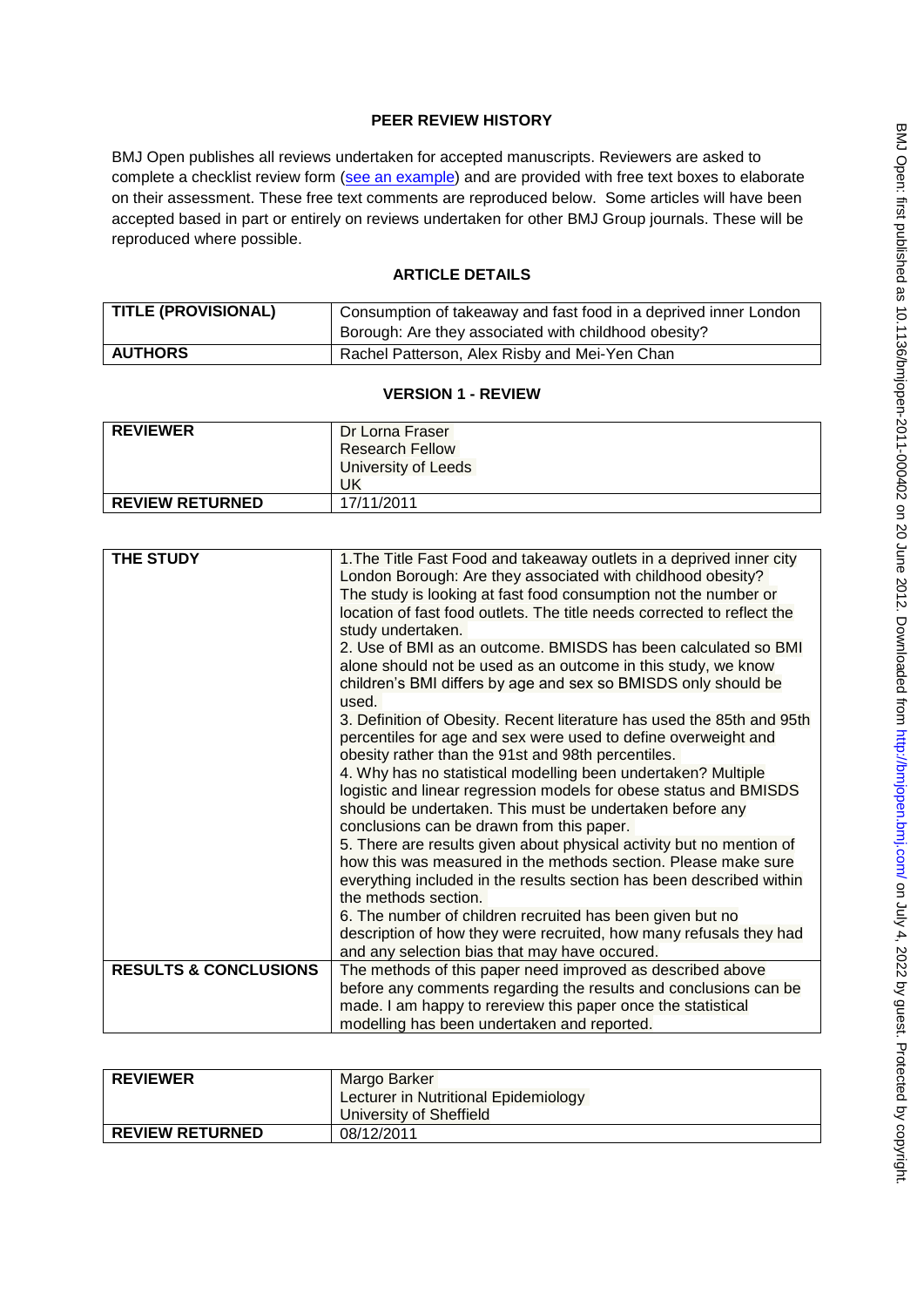| e<br>J | BMJ Open: first published as 10.1136/bmjopen-2011-000402 on 20 June 2012. Downloaded from http://bmj. |
|--------|-------------------------------------------------------------------------------------------------------|
|        |                                                                                                       |
| a<br>e |                                                                                                       |
|        |                                                                                                       |
|        |                                                                                                       |
|        | pen.bmj.com/ on July 4, 2022 by guest. Protected by copyright                                         |
|        |                                                                                                       |
|        |                                                                                                       |

| THE STUDY                        | poor description of methods                                                                                                       |
|----------------------------------|-----------------------------------------------------------------------------------------------------------------------------------|
| <b>RESULTS &amp; CONCLUSIONS</b> | Problem with self-report of fast food consumption especially with a                                                               |
|                                  | possible interaction between reporting and body weight                                                                            |
|                                  | See report for detail as to how discussion and conclusions could be                                                               |
|                                  | altered                                                                                                                           |
| <b>GENERAL COMMENTS</b>          | This study primarily examines the relationships between self-                                                                     |
|                                  | reported fast food consumption and physical activity and measured                                                                 |
|                                  | relative body weight in a relatively small sample (n=121) of                                                                      |
|                                  | adolescent schoolchildren. The study reports that fast food                                                                       |
|                                  | consumption was not associated with relative body weight.                                                                         |
|                                  | Interpretation of the results is difficult due to the limitation of self-                                                         |
|                                  | reporting of food consumption in this age grouping and the small                                                                  |
|                                  | sample size.                                                                                                                      |
|                                  | The study is inadequately described in parts and may benefit from                                                                 |
|                                  | further analysis:                                                                                                                 |
|                                  | Frequency of consumption categories in Figure 1 overlap. There are                                                                |
|                                  | categories of one to seven times per week, alongside everyday and                                                                 |
|                                  | four to six times per week.                                                                                                       |
|                                  | Fig 2 shows that those who eat foods every day are less convinced                                                                 |
|                                  | about taste as motivating factor in choice than other frequency of                                                                |
|                                  | consumption groups. This effect could be discussed?                                                                               |
|                                  | The amount spent on fast food could be used as an explanatory                                                                     |
|                                  | variable and may have advantages over direct frequency data, as<br>spend may be less liable to misreporting compared with number. |
|                                  | Classification of physical activity is unclear. There seems to be                                                                 |
|                                  | overlapping categories of less than two hours per day and less than                                                               |
|                                  | five hours per day. Also, these are rather crude categories and may                                                               |
|                                  | not capture gradients in physical activity.                                                                                       |
|                                  | The physical activity questionnaire used is not described. Was this a                                                             |
|                                  | validated questionnaire for this age group?                                                                                       |
|                                  | The discussion should state that that there was a trend for BMI to be                                                             |
|                                  | inversely associated with fast food consumption, contrary to the                                                                  |
|                                  | hypothesis. Currently the discussion asserts that obesity is                                                                      |
|                                  | associated with under-reporting or slimming, but the converse has                                                                 |
|                                  | not been addressed.                                                                                                               |
|                                  | P14 of the paper notes that there was a significant trend, which is                                                               |
|                                  | confusing in the context of statistically significant effects.                                                                    |
|                                  | Table 2 gives figures in parentheses for BMI age and gender                                                                       |
|                                  | percentiles, but does not explain these.                                                                                          |
|                                  | The discussion needs to acknowledge the limitations of self-                                                                      |
|                                  | reporting of fast food consumption and physical activity in this                                                                  |
|                                  | population.                                                                                                                       |
|                                  | A proportion of the sample did not provide anthropometric data. Did                                                               |
|                                  | this proportion differ in any characteristic from the sample providing                                                            |
|                                  | dietary information?                                                                                                              |

# **VERSION 1 – AUTHOR RESPONSE**

We would like to thank the reviewers for their helpful and valuable comments. Please find attached the revised manuscript with the suggestions incorporated and our response to the reviewers.

1. The Title Fast Food and takeaway outlets in a deprived inner city London Borough: Are they associated with childhood obesity? The study is looking at fast food consumption not the number or location of fast food outlets. The title needs corrected to reflect the study undertaken.

We agree with Reviewer 1 and have changed the title of the manuscript to reflect this. It is now changed to "Consumption of takeaway and fast food in a deprived inner city London Borough: Are they associated with childhood obesity?"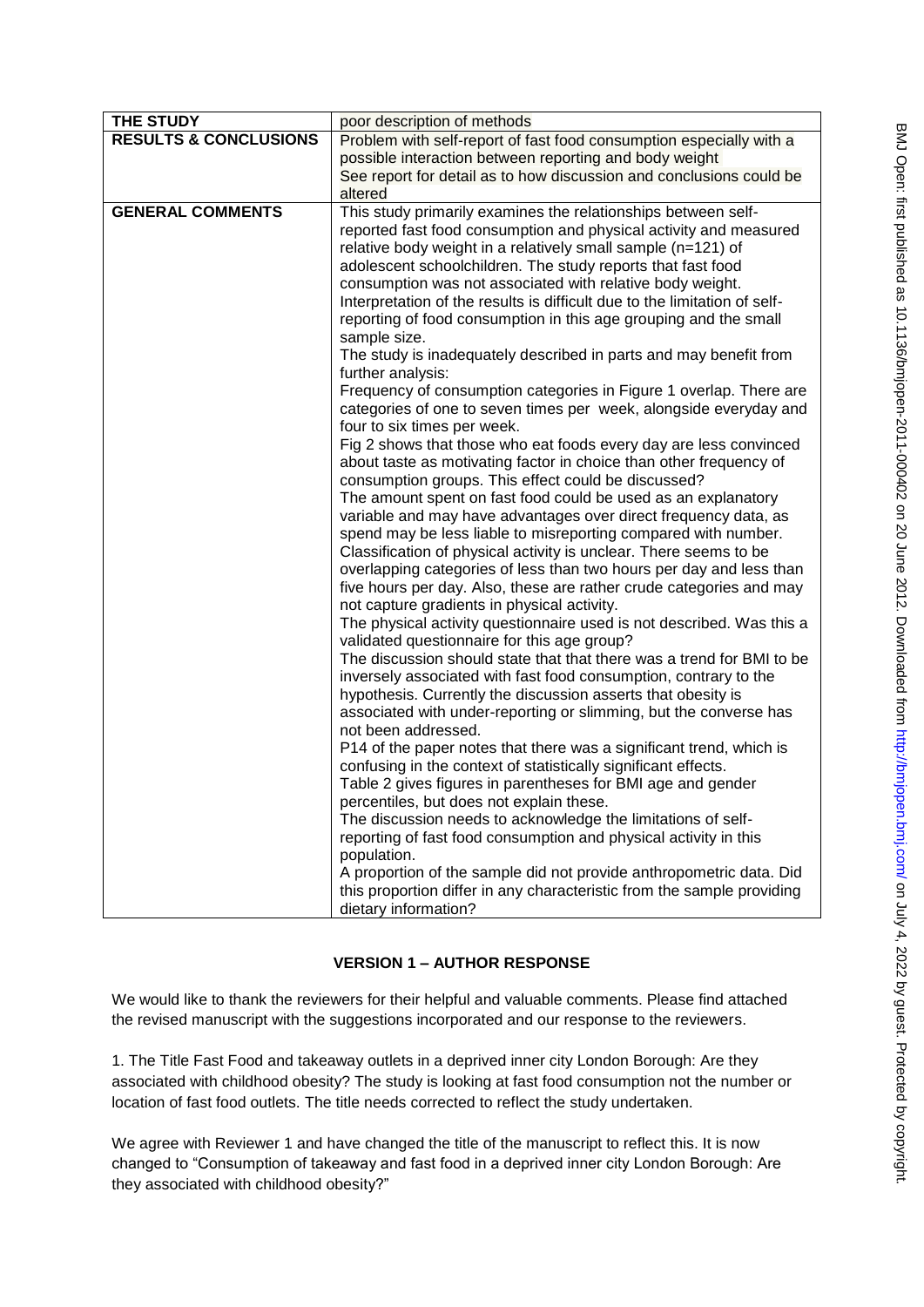2. Use of BMI as an outcome. BMISDS has been calculated so BMI alone should not be used as an outcome in this study, we know children's BMI differs by age and sex so BMISDS only should be used.

As identified by Reviewer 1, the Body Mass Index (BMI) Standard Deviation Score (SDS) is recommended widely and is appropriate for diagnosing or defining obesity or overweight in children and adolescents. Therefore, we have reported it as a major outcome and based our discussions and conclusions on it. At the same time, there is evidence to suggest that using absolute BMI changes to monitor the change in BMI longitudinally in children in research settings may be helpful (Cole et al., 2005). Secondly, in adults, as there are clear differences between ethnic groups in the relationship between bodyweight, body fatness and fat distribution. Therefore, it may be helpful to include absolute BMI as an index for future reference in research, particularly to investigate ethnic specific differences amongst children.

3. Definition of Obesity. Recent literature has used the 85th and 95th percentiles for age and sex were used to define overweight and obesity rather than the 91st and 98th percentiles.

We have previously used the 91st and 98th percentiles to define overweight and obesity as these have been recommended for clinical practice in UK and these cut-offs are also available on the standard UK percentile charts (Reilly 2010). We agree with Reviewer 1 that the 85th and 95th percentiles for age and sex are more appropriate for public health surveillance of overweight and obesity in children and have incorporated the changes as reflected in both the Results and Discussion. These changes are tracked for easy references.

4. Why has no statistical modelling been undertaken? Multiple logistic and linear regression models for obese status and BMISDS should be undertaken. This must be undertaken before any conclusions can be drawn from this paper.

We have not carried out statistical modelling such as multiple logistic and linear regression modelling in this study because we did not find any statistical significant relationship between the BMIpercentiles specific for age and gender and the frequency of food purchased from the fast food and takeaway outlets. Hence, we feel that correcting for the various other variables in this non-significant relationship would not change the outcome of the results reported.

5. There are results given about physical activity but no mention of how this was measured in the methods section. Please make sure everything included in the results section has been described within the methods section.

Levels of physical activity were self-reported by the children. Subjects were asked to indicate how many hours of physical activity they do during (a) the weekend and (b) the weekdays on the questionnaire. We have added these details in the Methods under the Questionnaire.

6. The number of children recruited has been given but no description of how they were recruited, how many refusals they had and any selection bias that may have occurred.

Health coordinators in eleven state schools in Tower Hamlets were approached via email and/or in person to take part in this study. Letters explaining the aims, objectives and details of the study were also provided to each school. 2 schools agreed to participate in this study. A total of 193 (females  $n =$ 75, males  $n = 108$  unknown gender  $n = 10$ ) randomly chosen pupils aged between  $11 - 14$  years completed the study collectively from both schools. Any children who did not consent to being weighed or measured were not included in the study analysis so there was no selection bias.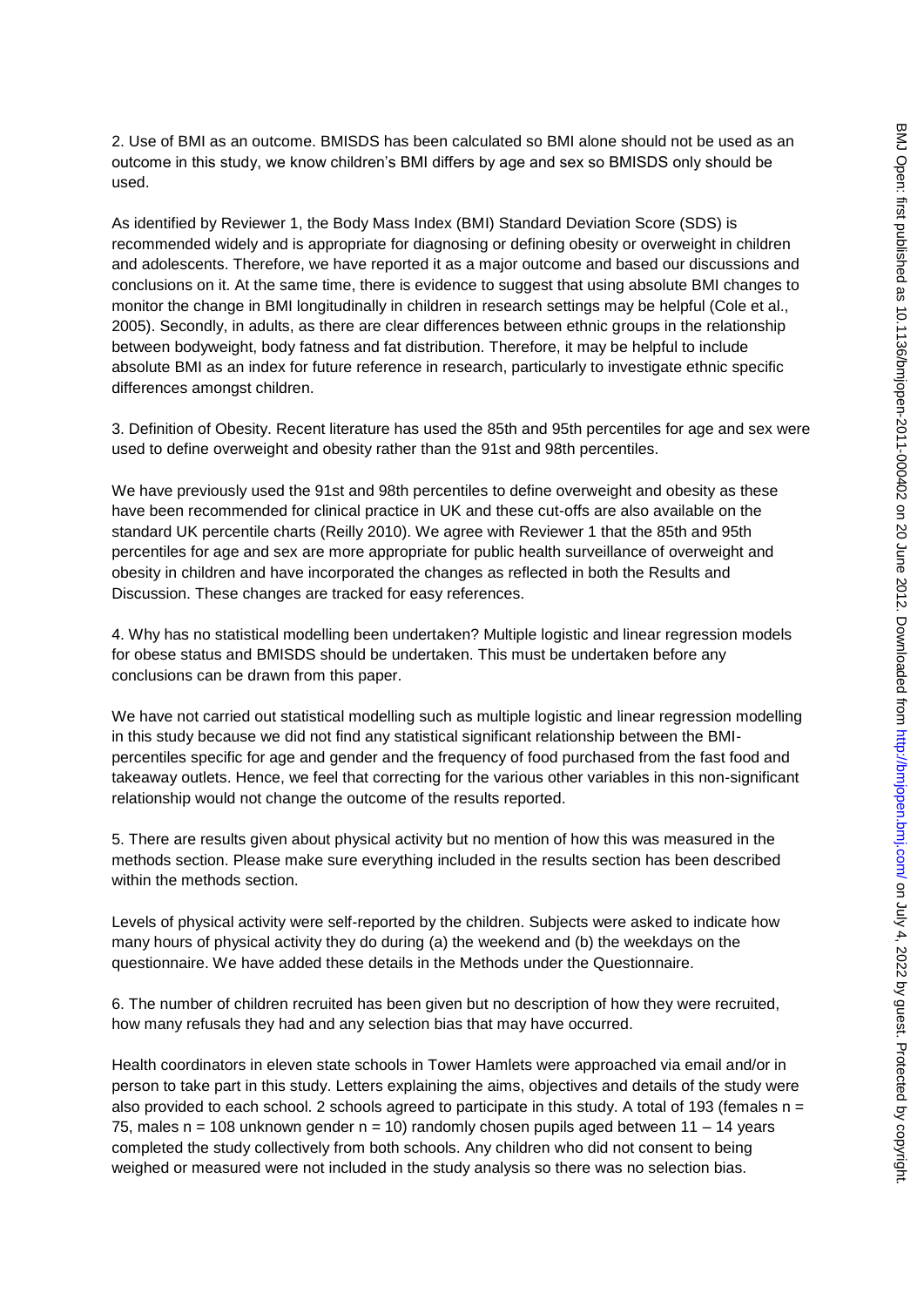7. Frequency of consumption categories in Figure 1 overlap. There are categories of one to seven times per week, alongside everyday and four to six times per week.

We thank Reviewer 2 for picking this up. This was an oversight in our checking process and has now been corrected in Figure 1.

8. Fig 2 shows that those who eat foods every day are less convinced about taste as motivating factor in choice than other frequency of consumption groups. This effect could be discussed?

This is a good suggestion and we have included and discussed this aspect in the manuscript on Page 12.

9. The amount spent on fast food could be used as an explanatory variable and may have advantages over direct frequency data, as spend may be less liable to misreporting compared with number.

We agree that this would also be interesting to examine the relationship between the amount spent on fast food as well as the proxy measure of using food vouchers and the weight status of the school children. We have had carried out this investigation and did not find any statistical relationship. Therefore, we have not included this in the discussion.

10. Classification of physical activity is unclear. There seems to be overlapping categories of less than two hours per day and less than five hours per day. Also, these are rather crude categories and may not capture gradients in physical activity.

Thanks for picking this up. We have now clarified the classification to reflect categories as used in the questionnaire. The categories were adapted from previous work done by Bauer and colleagues (2008).

11. The physical activity questionnaire used is not described. Was this a validated questionnaire for this age group?

Yes, the questions were adapted from Bauer and colleagues (2008). These questions were first pilottested in a smaller group of school children of the same age group before using it in the study.

12. The discussion should state that that there was a trend for BMI to be inversely associated with fast food consumption, contrary to the hypothesis. Currently the discussion asserts that obesity is associated with under-reporting or slimming, but the converse has not been addressed.

We agree that this is a possibility and if this were true, it will be difficult to interpret.

13. Table 2 gives figures in parentheses for BMI age and gender percentiles, but does not explain these.

We have clarified these figures with a legend under Table 2 to denote that these figures reflect the interquartile range.

14. The discussion needs to acknowledge the limitations of self-reporting of fast food consumption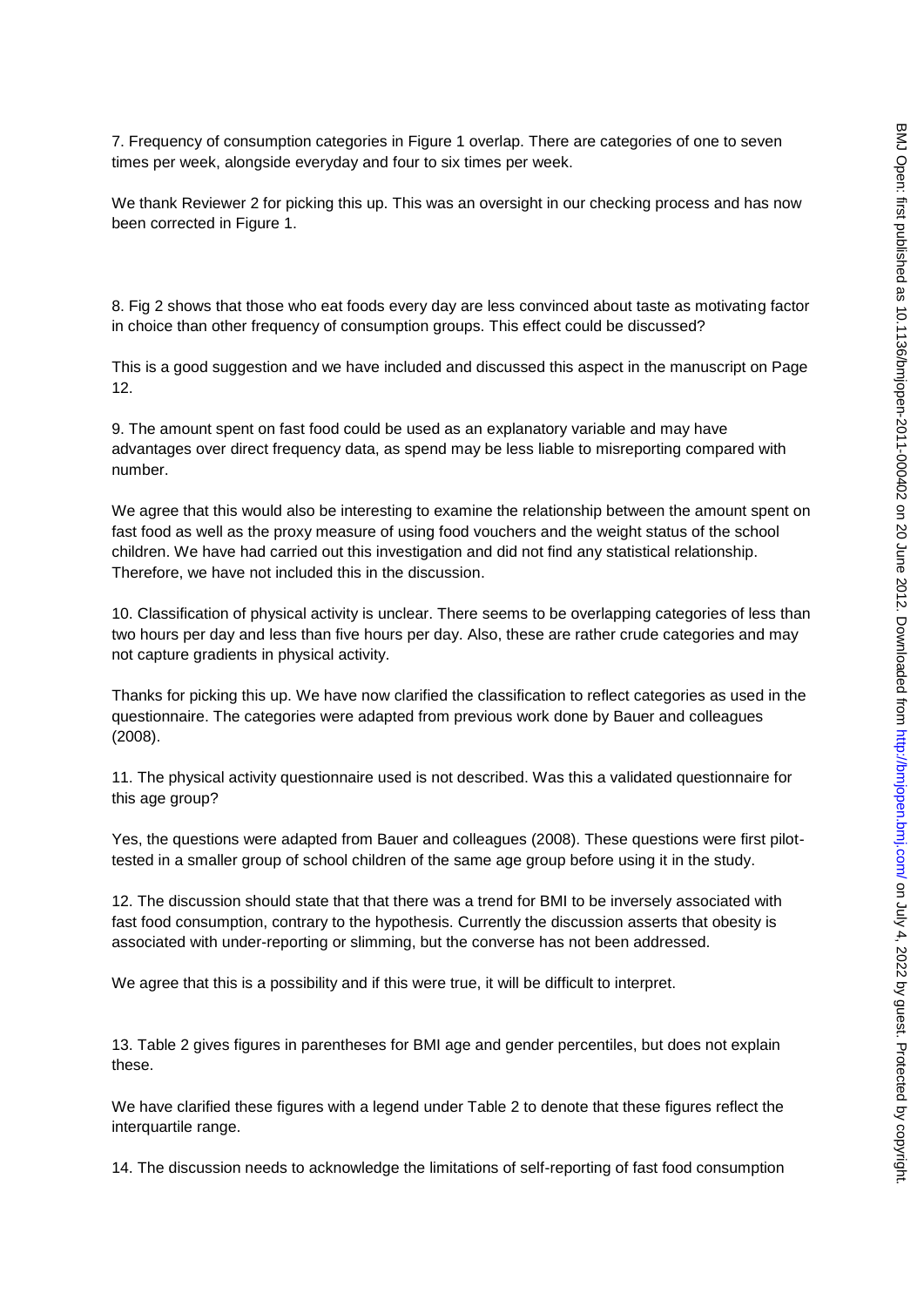and physical activity in this population.

We concur with Reviewer 2 on this and have added a sentence in the Discussion highlighting this limitation of the study.

15. A proportion of the sample did not provide anthropometric data. Did this proportion differ in any characteristic from the sample providing dietary information?

No, we have randomly selected the school children to be included in the study. As we did not include their data in the analysis, this did not confound our results.

#### References

Bauer, K.W., Larson, N.I., Nelson, M.C., Story, M. and Neumark-Sztainer, D. (2008) Socioenvironmental, personal and behavioural predictors of fast food intake among adolescents, Public Health Nutrition, 12(10), 1767-1774

Cole, T.J., Faith, M.S., Pietrobelli, A. & Heo, M. (2005) What is the best measure of adiposity change in growing children? Eur J Clin Nutr 59, 419-425.

### **VERSION 2 – REVIEW**

| <b>REVIEWER</b>        | Dr Lorna Fraser               |
|------------------------|-------------------------------|
|                        | <b>Research Fellow</b>        |
|                        | Paediatric Epidemiology Group |
|                        | LIGHT                         |
|                        | <b>School of Medicine</b>     |
|                        | University of Leeds           |
|                        | <b>United Kingdom</b>         |
| <b>REVIEW RETURNED</b> | 15/01/2012                    |

| <b>THE STUDY</b> | 1. The Introduction is missing references for several statements e.g.<br>a. Page 7 line 12-16.                                                                                                                                                                                           |
|------------------|------------------------------------------------------------------------------------------------------------------------------------------------------------------------------------------------------------------------------------------------------------------------------------------|
|                  | b. Page 7 line 51-55 See Fraser et al International Journal of<br>Obesity. 2011 Oct;35(10):1325-30 and Jennings et al American<br>Journal of Preventive Medicine, 40, 405-410. 2011 for UK<br>examples.                                                                                  |
|                  | c. Page 8 last paragraph needs references                                                                                                                                                                                                                                                |
|                  | 2. Be consistent with whether fast food is capitalised or not.                                                                                                                                                                                                                           |
|                  | <b>Methods</b>                                                                                                                                                                                                                                                                           |
|                  | 1. There may be selection bias as the children decided whether they<br>wanted to participate and the children who declined may have been<br>different to the children who consented e.g they may have been<br>heavier or had different fast food consumption habits so this needs        |
|                  | to be acknowledged in the limitations section.                                                                                                                                                                                                                                           |
|                  | 2. Statistical modelling. The authors reasons for not undertaking<br>statistical modelling are not valid. They state that as their is no<br>significant relationship between fast food consumption and BMISDS<br>that adjusting for other variables is not necessary. Yet they highlight |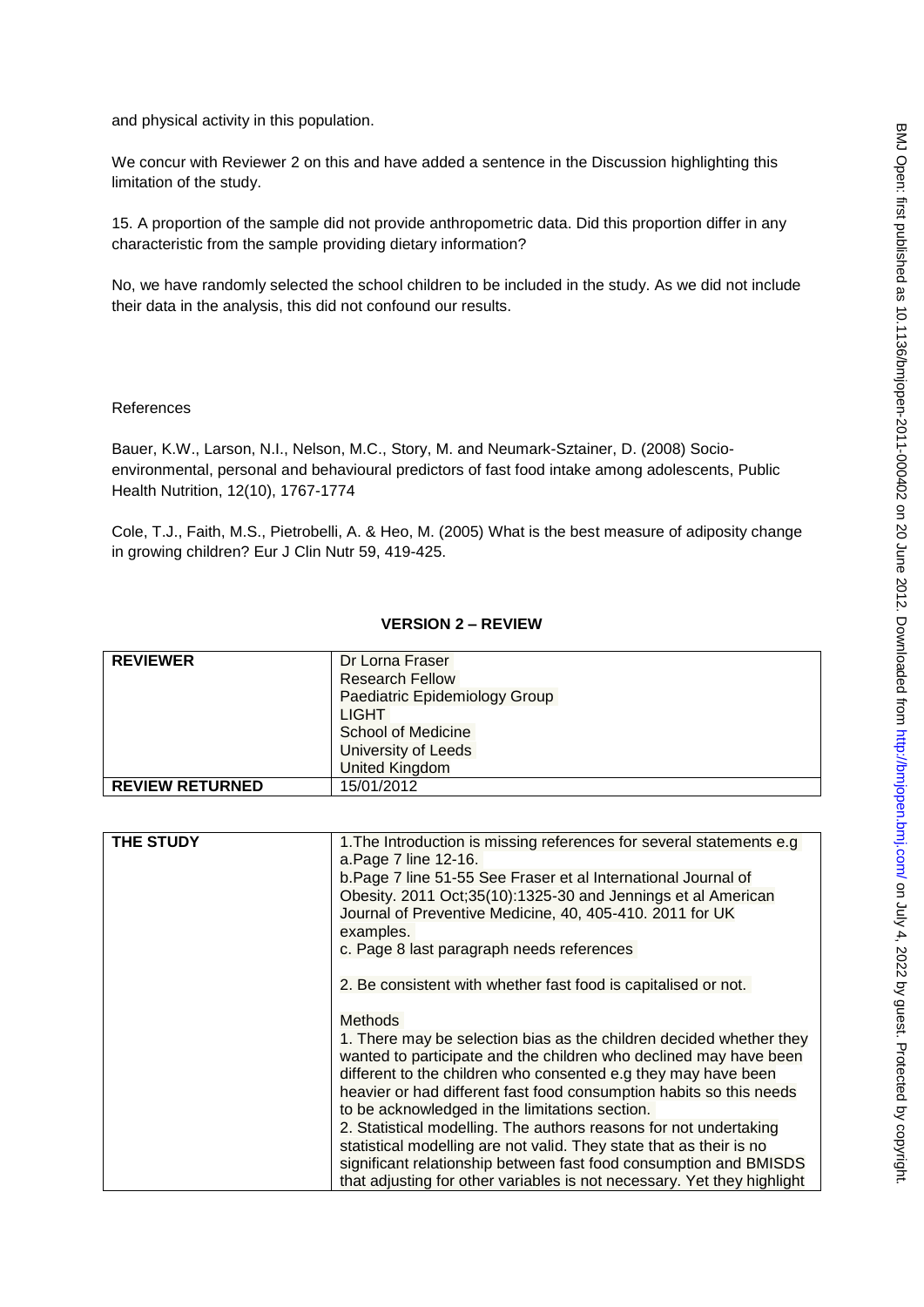|                                  | the differences in fast food consumption by gender! Deprivation and<br>ethnicity are also important covaraites which shoudl be included in<br>models.                                                                                                                                                                                                                                                                                                                                                                                                                                                                   |
|----------------------------------|-------------------------------------------------------------------------------------------------------------------------------------------------------------------------------------------------------------------------------------------------------------------------------------------------------------------------------------------------------------------------------------------------------------------------------------------------------------------------------------------------------------------------------------------------------------------------------------------------------------------------|
| <b>RESULTS &amp; CONCLUSIONS</b> | <b>Results</b><br>1. Only 121 out of 193 could have their BMISDS calculated, why?<br>This needs to be highlighted throughout the results, discussion and<br>conclusions. Were these children any different from the ones who<br>could not have their BMISDS calculated. This may also account for<br>the different results when BMISDS is used.<br>2. In relation to point 1. Table 1 needs to be corrected and include<br>the number with data available for each variable alongside the<br>percentages. This is vital for the reader to see this data.<br>3. In figure 4 $p=0.00$ should be reported as $p < 0.001$ . |

| <b>REVIEWER</b>        | Margo Barker            |
|------------------------|-------------------------|
|                        | Lecturer                |
|                        | University of Sheffield |
| <b>REVIEW RETURNED</b> | 09/02/2012              |

The reviewer completed the checklist but made no further comments.

### **VERSION 2 – AUTHOR RESPONSE**

We would like to thank the reviewers for their comments. Please find attached the revised manuscript with the suggestions incorporated and our response to the reviewers.

'Fast food' is not a proper noun and should not be capitalised. nor should Takeaway. Please replace 'We ...' with more neutral wording; e.g. instead of 'We observed that', 'It was observed that' We agree with the Editor and have made these replacements accordingly in the revised manuscript.

Under Methods, Participants, please include more information regarding the anonymisation (how were the numbers assigned and by whom).

We have now added the required details under Methods.

The Introduction is missing references for several statements e.g

a.Page 7 line 12-16.

b.Page 7 line 51-55 See Fraser et al International Journal of Obesity. 2011 Oct;35(10):1325-30 and Jennings et al American Journal of Preventive Medicine, 40, 405-410. 2011 for UK examples. c. Page 8 last paragraph needs references

a) We have added these references to above statements.

b) We thank the reviewer for highlighting the recent reference by Fraser et al (2011) to us. At the time of the original manuscript subscription (Sep 2011), it was difficult to quote this reference. We have now removed the lines accordingly. This research has provided good insights and we have now added a comment about it and updated this reference in our Manuscript. Research conducted by Jennings et al (2011) examined the association between the availability of food outlets, children's weight status and the overall dietary pattern rather than the individual fast food consumption. c) We have added the references to the statement.

There may be selection bias as the children decided whether they wanted to participate and the children who declined may have been different to the children who consented e.g they may have been heavier or had different fast food consumption habits so this needs to be acknowledged in the limitations section.